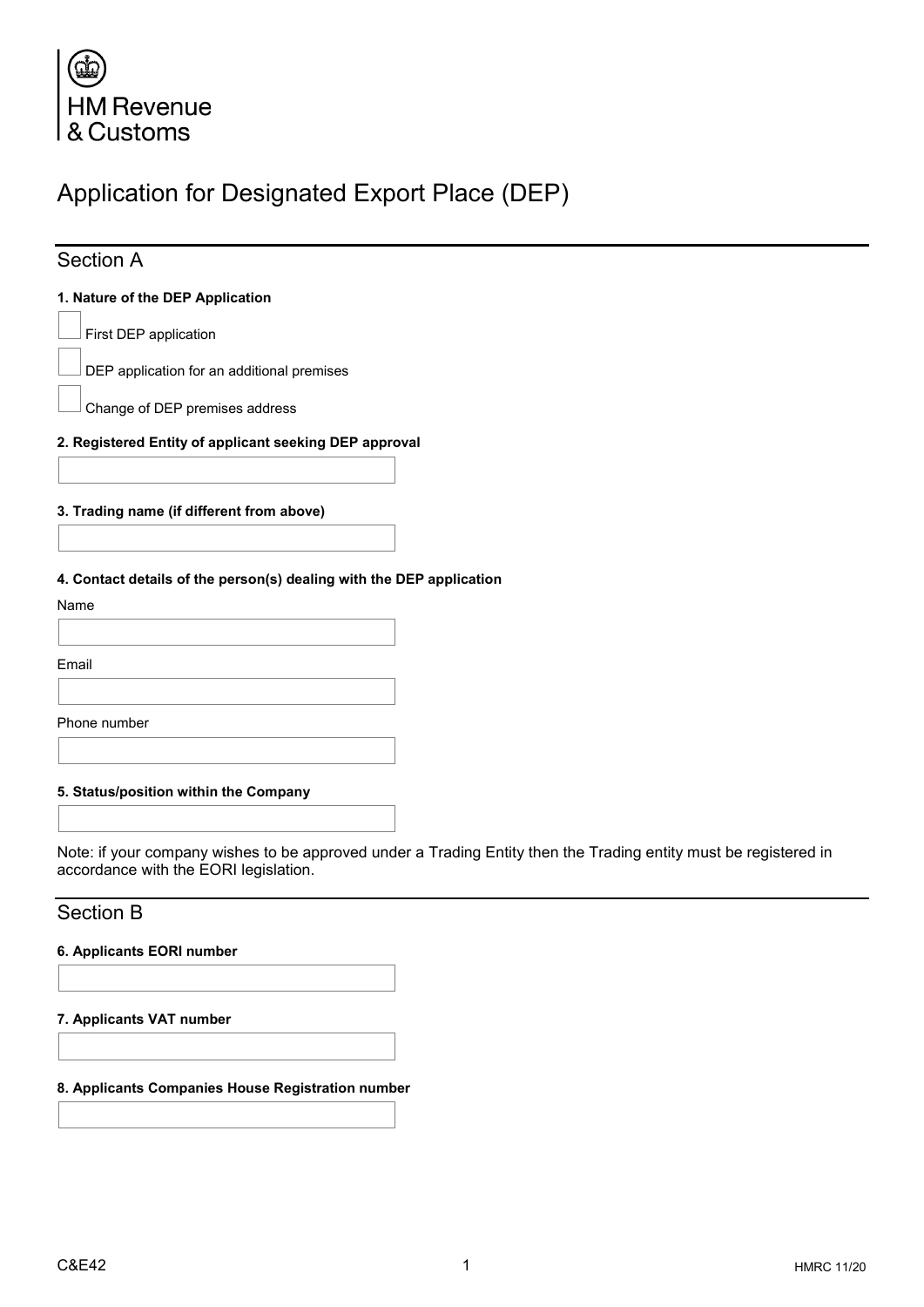## Section C

#### **9. Does your company have an AEO authorisation?**

No – now go to Section D

Yes – now complete boxes below

#### **10. Which form of authorisation is held? (please tick all applicable)?**

AEOC

AEOS

#### **11. In which EU Member State(s) was it obtained?**

#### **12. AEO Authorisation Reference Number**

### Section D

#### **13. Registered address of Applicant**

Correspondence address

#### **14. What interest does the applicant have in the premises that is to be approved?**

Owned Leased **Other** 

#### **15. Address of premises to be approved**

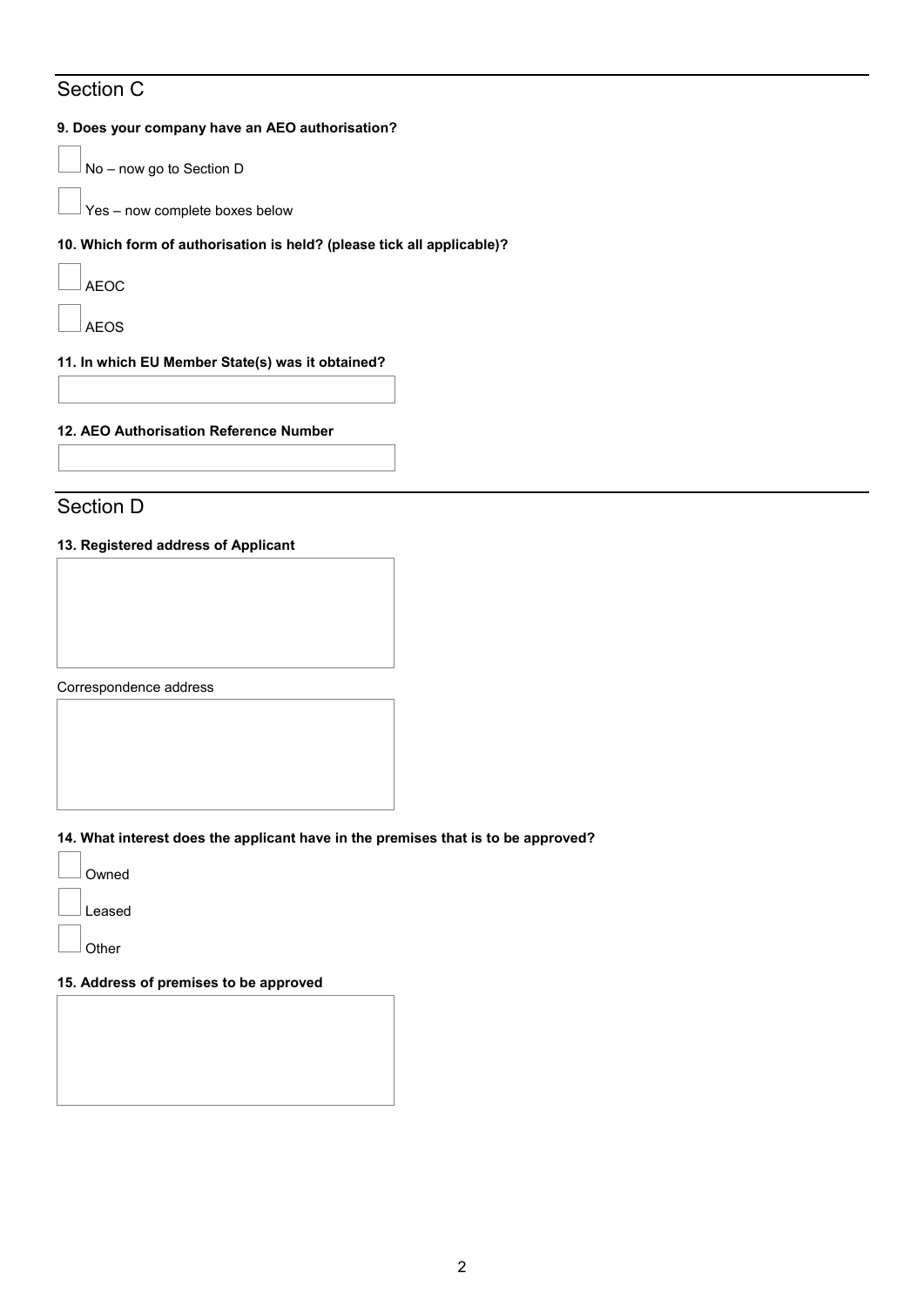| Monday to Friday                                                                             |                                                                                                                      |
|----------------------------------------------------------------------------------------------|----------------------------------------------------------------------------------------------------------------------|
|                                                                                              |                                                                                                                      |
| Saturday                                                                                     |                                                                                                                      |
|                                                                                              |                                                                                                                      |
| Sunday                                                                                       |                                                                                                                      |
|                                                                                              |                                                                                                                      |
|                                                                                              |                                                                                                                      |
| Section E                                                                                    |                                                                                                                      |
| 16. Contact telephone number(s) for the DEP location                                         |                                                                                                                      |
|                                                                                              |                                                                                                                      |
|                                                                                              |                                                                                                                      |
| 17. DEP contact E-mail address                                                               |                                                                                                                      |
|                                                                                              |                                                                                                                      |
|                                                                                              |                                                                                                                      |
| Section F                                                                                    |                                                                                                                      |
| Yes                                                                                          | 19. With whom are the premises shared and will they play any role in the operation of the DEP? Please clarify below: |
|                                                                                              |                                                                                                                      |
| No                                                                                           | 20. Are you an approved External Temporary Storage Facility (ETSF) at the DEP premises?                              |
| Yes - provide details below                                                                  |                                                                                                                      |
|                                                                                              |                                                                                                                      |
|                                                                                              |                                                                                                                      |
|                                                                                              |                                                                                                                      |
|                                                                                              |                                                                                                                      |
|                                                                                              |                                                                                                                      |
|                                                                                              |                                                                                                                      |
|                                                                                              |                                                                                                                      |
| ETSF Badge:<br><b>ETSF Location Reference:</b><br>Clearance Badge:<br>24hr Security Presence | 21. Does the DEP premises meet our security requirements (See DEP Terms and Conditions)?                             |
| Yes<br>No                                                                                    |                                                                                                                      |

 $\Box$  Yes  $\Box$  No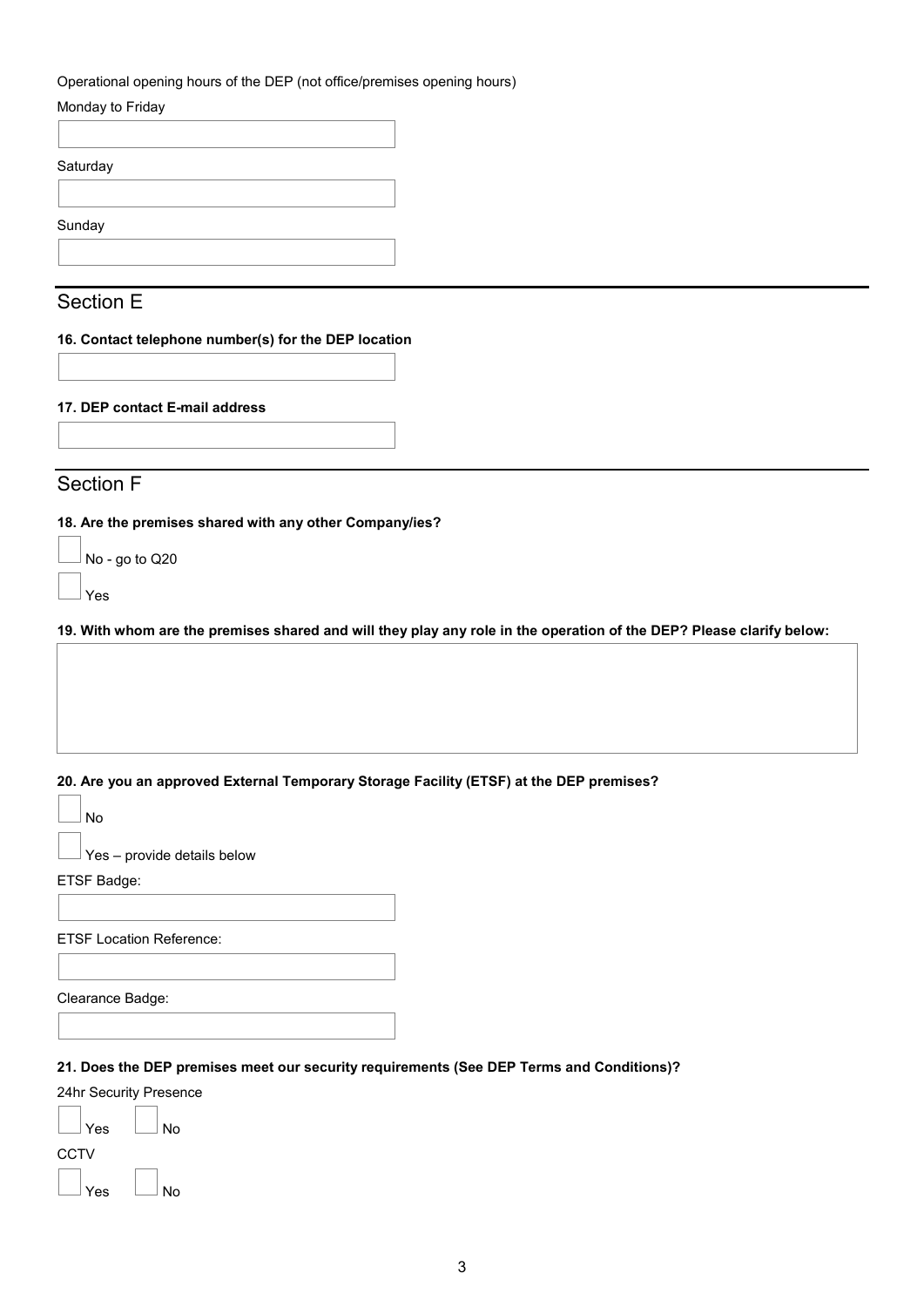Secure perimeter fences or walls

 $Yes \Box No$ 

Premises Alarm

 $\log$   $\Box$  No

Please provide any further details here:

**22. Does the DEP premises meet our safety requirements (See DEP Terms and Conditions)?**

| Premises are in good state of repair               |
|----------------------------------------------------|
| Yes<br><b>No</b>                                   |
| Adequate loading and unloading facilities          |
| Yes<br>No                                          |
| <b>Emergency Lighting</b>                          |
| No<br>Yes                                          |
| Clearly marked and unobstructed fire exits/escapes |
| <b>No</b><br>Yes                                   |
| Maintained fire extinguishers                      |
| Yes<br>No                                          |
| First aiders and equipment                         |
| <b>No</b><br>Yes                                   |
| Provision of toilets and washing facilities        |
| Yes<br><b>No</b>                                   |
| Health and Safety Policy                           |
| Yes<br>No                                          |
| Health and Safety Signage                          |
| No<br>Yes                                          |
| Please provide any further details here:           |
|                                                    |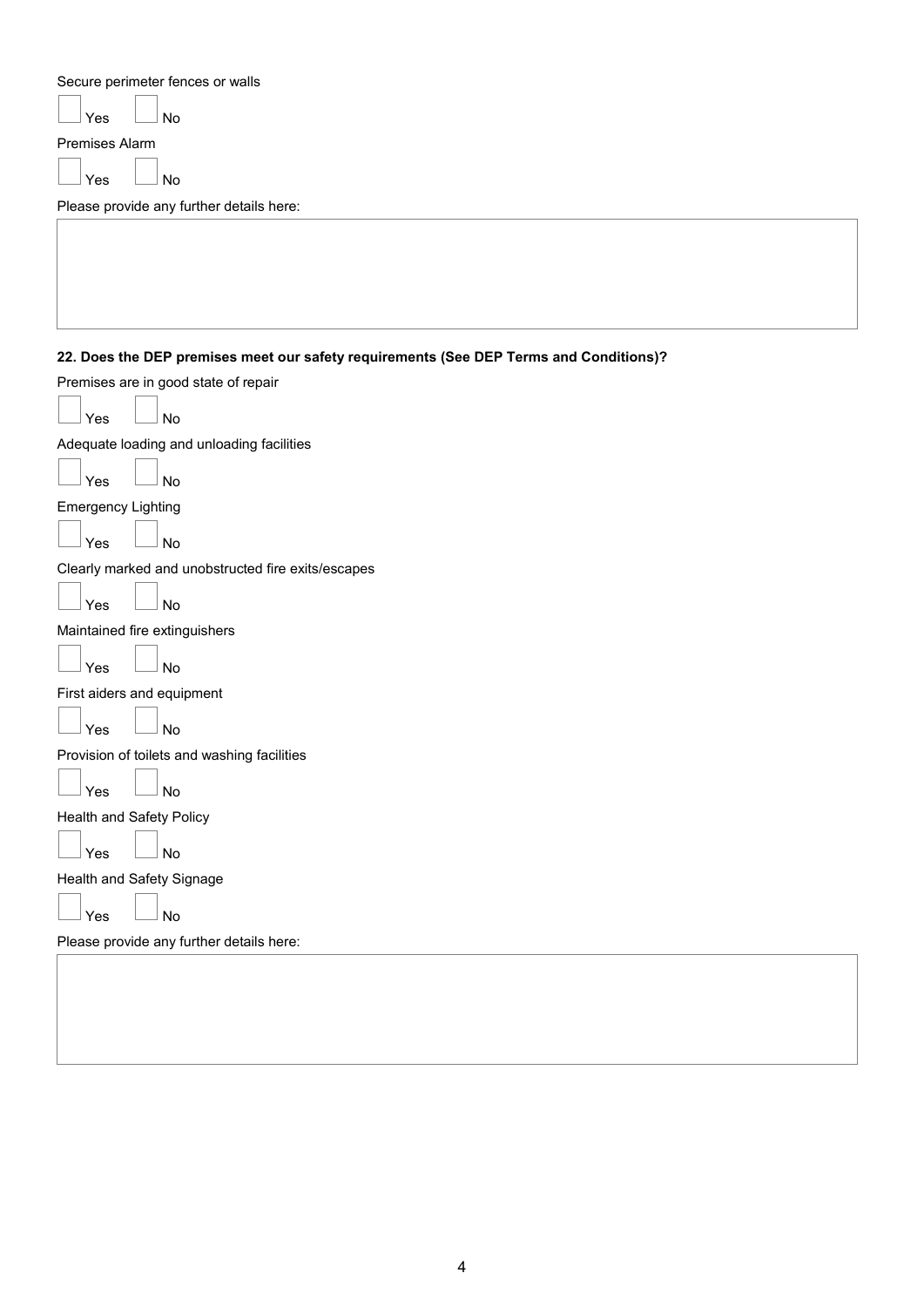#### **23. Do you have a clearly defined area where your DEP is going to be situated?**

Yes - Please clarify and provide a marked plan

No – Please explain further:

#### **24. Do you have a lockable area to store goods for inspection?**

 $\Box$  No – Please provide further details below:

**25. Are you approved for any other Customs Authorisations (i.e. Customs Warehousing) at the DEP premises?**

| <b>No</b>                                           |  |
|-----------------------------------------------------|--|
| $\perp$ Yes – Please provide further details below: |  |
|                                                     |  |
|                                                     |  |
|                                                     |  |
|                                                     |  |

## Section G

#### **26. Do you intend to act as a declarant at the DEP premises or present customs declarations raised by other parties?**

Present other Parties customs declarations only

Both

 $\Gamma$ ٦

**27. Do you intend to consolidate multiple declarations at the DEP location, and if so, whose declarations would these be?**

DEP operator's custom declarations only

Other Parties custom declarations only

Mixed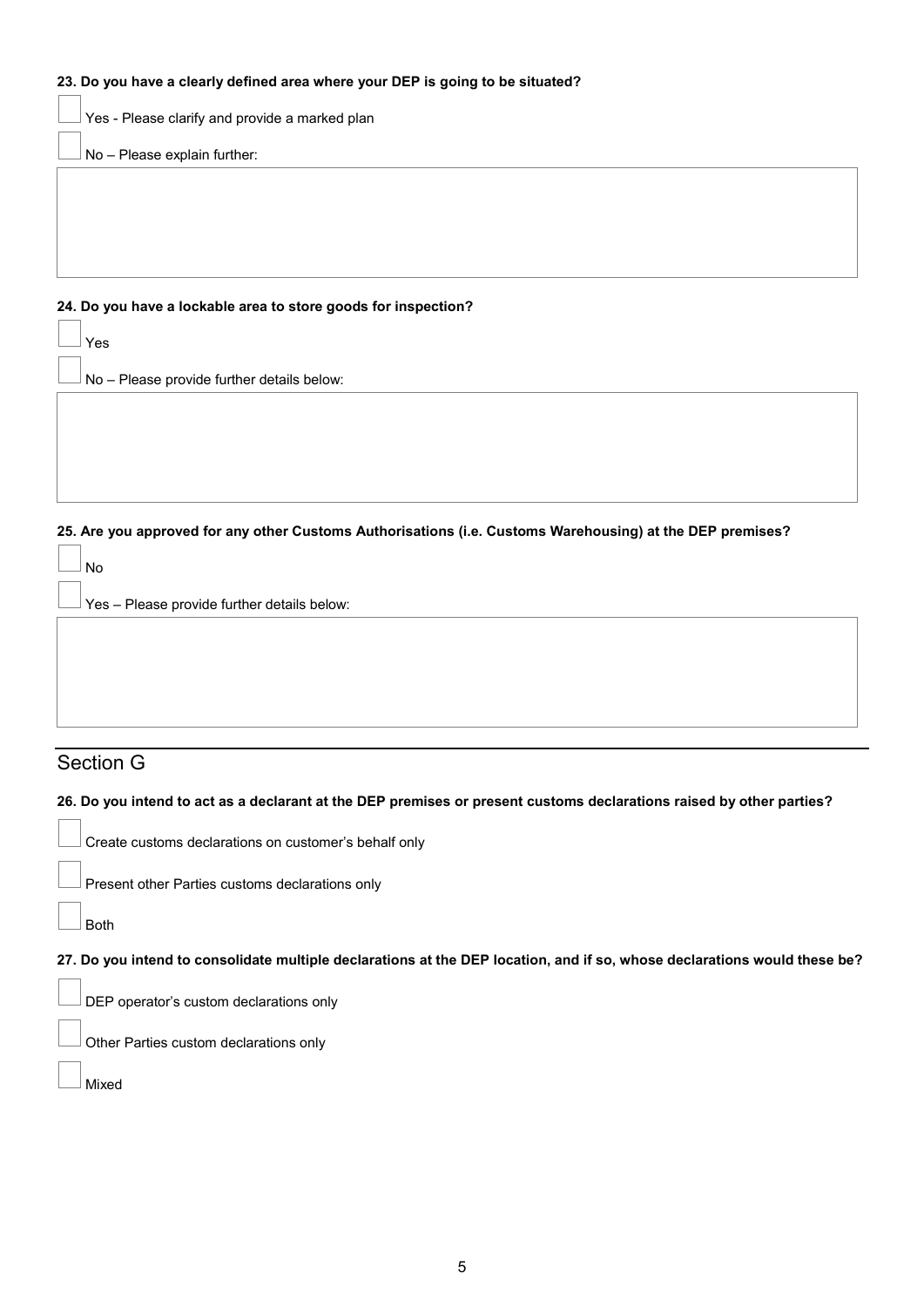#### **28. Do you already have existing access to make Customs declaration to CHIEF/CDS?**

|                                                                            | No                                          |
|----------------------------------------------------------------------------|---------------------------------------------|
|                                                                            | Yes - Please provide further details below: |
|                                                                            |                                             |
|                                                                            |                                             |
|                                                                            |                                             |
|                                                                            |                                             |
| 29. How do you intend to present the goods to customs at the DEP premises? |                                             |
|                                                                            |                                             |

| CSP        |
|------------|
| Web Loader |
| Other      |

### Section H

**30. Will you be dealing with daily, weekly or monthly cargo?**

| Daily   |
|---------|
| Weekly  |
| Monthly |

**31. How many declarations do you anticipate travelling via the DEP per year? Please provide estimated volumes below:**

#### **32. What modes of transport will used to export the goods once they have left the DEP Premises?**

| Sea Transport<br>No<br>Yes  | $\frac{0}{0}$ |
|-----------------------------|---------------|
| Rail Transport<br>No<br>Yes | $\frac{0}{0}$ |
| Road Transport<br>No<br>Yes | $\frac{0}{0}$ |
| Air Transport<br>No<br>Yes  | $\frac{0}{0}$ |
| Postal Consignment          |               |
| No<br>Yes                   | $\frac{0}{0}$ |

#### **33. What type of goods will be consolidated at the DEP?**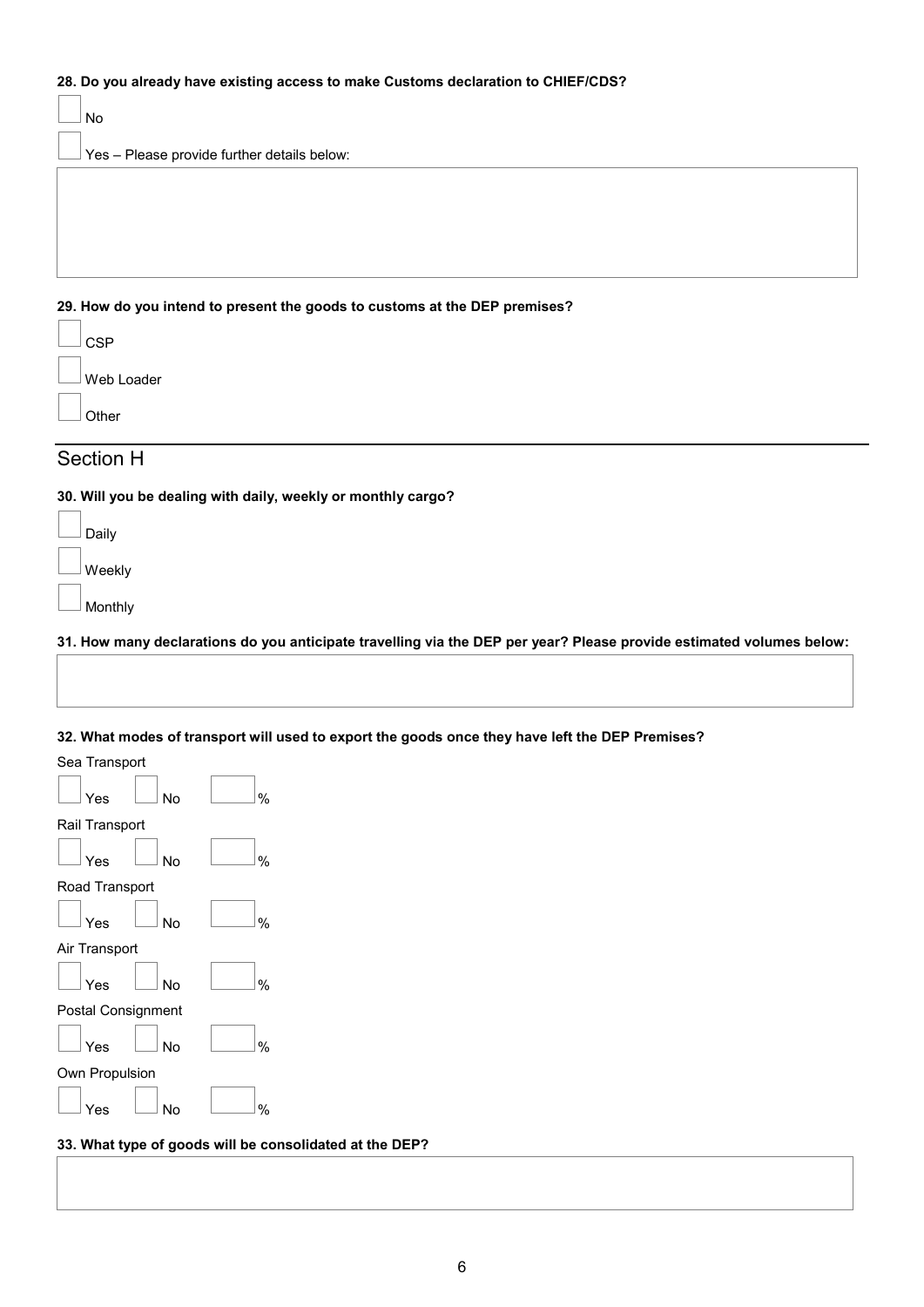#### **34. Will any of the goods being presented at the DEP premises be owned by the DEP operator?**

 $Yes \quad \Box$  No

#### Section I

 $\Gamma$ ٦

**35. From which ports will goods be exported? Please list below:**

**36. What is the proximity of the DEP by road (in miles) to the associated port(s)?**

**37. How do you intend to discharge the requirement for a Customs approved IT record keeping / inventory system?**

|     | Community System Provider (CSP) |
|-----|---------------------------------|
| OR. |                                 |

Your own in-house system which provides the required management information

**Community System Provider (CSP)** 

#### **38. Details of CSP system to be used:**

| $CCS-UK \sqcap$               |
|-------------------------------|
| CNS Compass $\square$         |
| CNS Courier <sup>[]</sup>     |
| MCP Destin8 $\Box$            |
| Pentant $\Box$                |
| $DHL \Box$                    |
| Other - please clarify below: |
|                               |

#### **39. What is the name of the software to be used to connect to the CSP?**

#### **40. If your own inventory system is to be used, please provide details of this.**

Please complete the Declaration Form overleaf.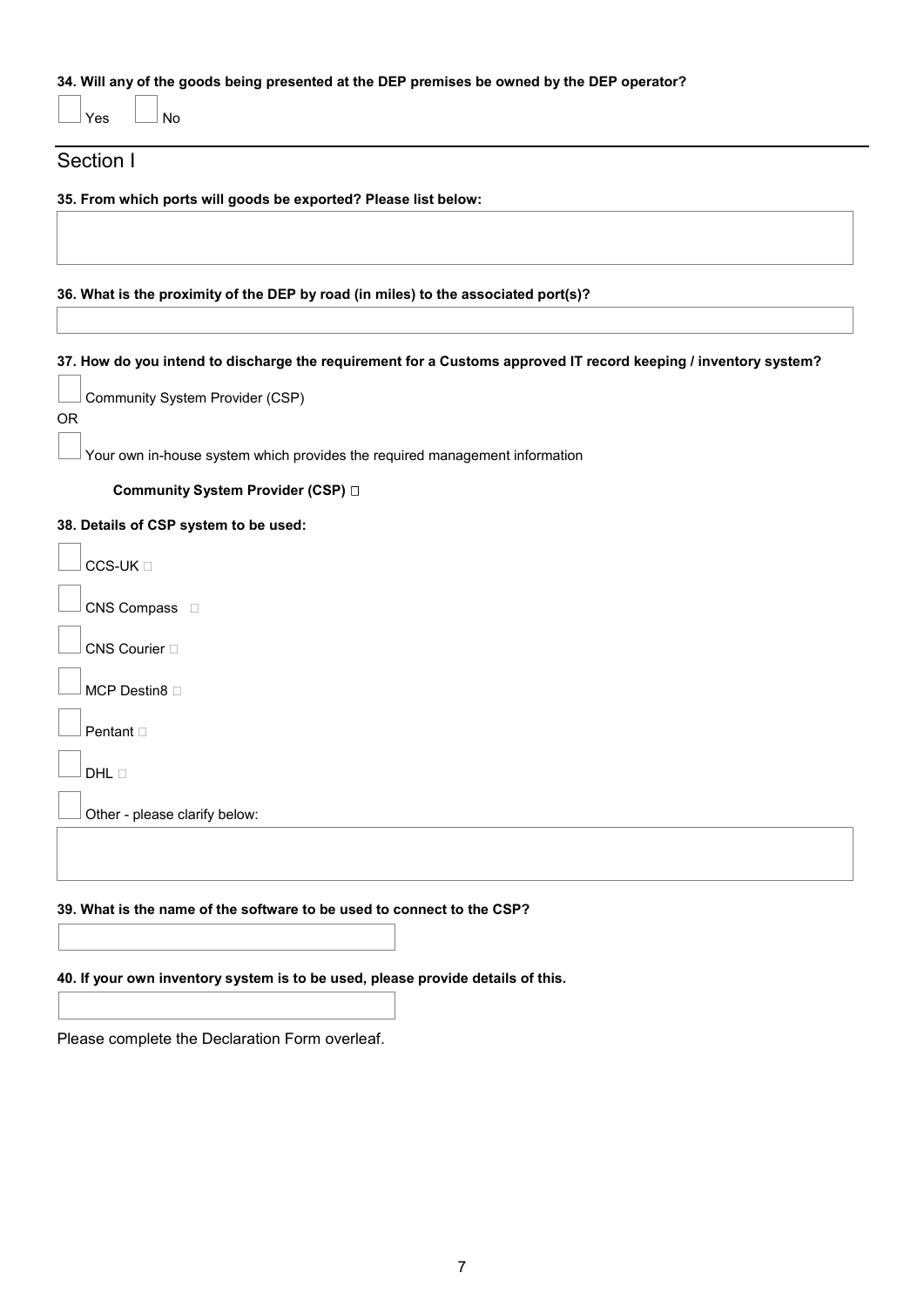## Declaration Form

| Please tick the boxes below to confirm that the required documents are being submitted along with this application<br>form before signing the declaration below.                                                                                                                                                                   |
|------------------------------------------------------------------------------------------------------------------------------------------------------------------------------------------------------------------------------------------------------------------------------------------------------------------------------------|
| A covering letter requesting the Designated Export Place application to be considered which contains the<br>proposed start date and confirmation of your acceptance of the Terms and Conditions listed below                                                                                                                       |
| A copy of the lease certificate if applicable or proof of ownership of the premises (if you are not already an<br>approved ETSF)                                                                                                                                                                                                   |
| A copy of the Company Certificate of Incorporation (if applicable)                                                                                                                                                                                                                                                                 |
| A list of Company Directors showing names, addresses and dates of birth                                                                                                                                                                                                                                                            |
| A copy of a plan of the premises (signed and dated) which bears:                                                                                                                                                                                                                                                                   |
| the name of the legal entity seeking approval                                                                                                                                                                                                                                                                                      |
| the address of the DEP premises                                                                                                                                                                                                                                                                                                    |
| the DEP area outlined in red                                                                                                                                                                                                                                                                                                       |
| the Customs examination area outlined in red                                                                                                                                                                                                                                                                                       |
| where the secure ullage cage is located outlined in red                                                                                                                                                                                                                                                                            |
| A copy of the Company Health and Safety Policy and requested risk assessments                                                                                                                                                                                                                                                      |
| Evidence of extant public liability and employers Liability insurance                                                                                                                                                                                                                                                              |
| 1 I confirm that I will provide suitable facilities for unloading, examining, sampling and clearing goods to the<br>satisfaction of HMRC or Border Force.                                                                                                                                                                          |
| 2 I confirm that the premises will be manned and managed by a competent person(s) employed by the applicant<br>during the agreed operational opening hours of the DEP.                                                                                                                                                             |
| 3 I hereby undertake to abide by the terms and conditions outlined and any additional conditions imposed in their<br>entirety and understand that if approval is granted, any subsequent breaches of the terms and conditions of that<br>approval may result in penalty action and may also result in withdrawal of this approval. |
| I declare that the above particulars are true to the best of my knowledge.                                                                                                                                                                                                                                                         |
| Signed                                                                                                                                                                                                                                                                                                                             |
|                                                                                                                                                                                                                                                                                                                                    |
| Dated                                                                                                                                                                                                                                                                                                                              |
|                                                                                                                                                                                                                                                                                                                                    |
| Print Name & Position in company (Block Capitals)                                                                                                                                                                                                                                                                                  |

MUST BE AUTHORISED SIGNATORY (i.e. Director, Partner, Owner etc.)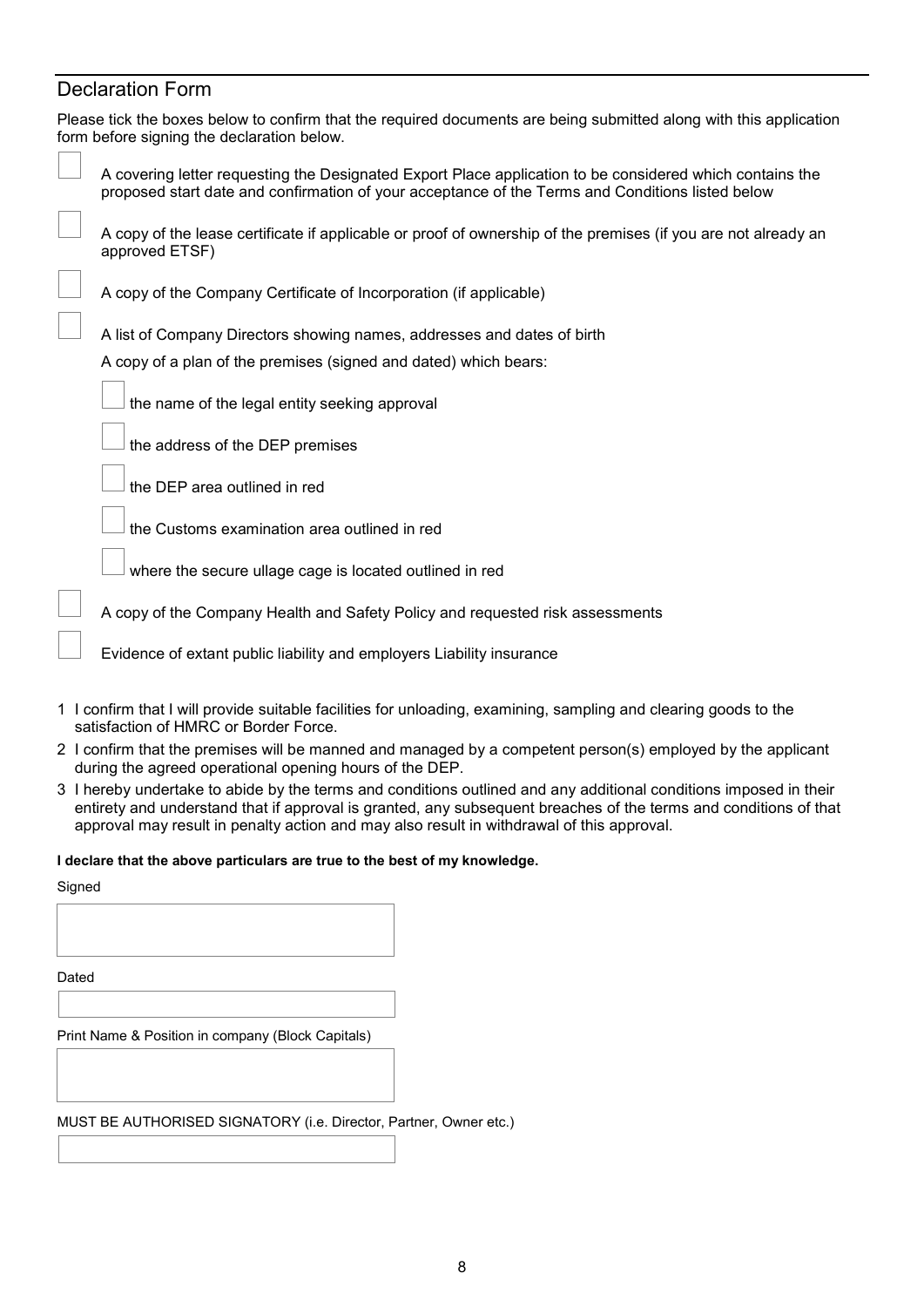### Terms and conditions for operating an approved Designated Export Place (DEP)

- 1 It is the Operators responsibility to keep fully up to date with current and future legislative and/or procedural changes relating to the legal and operational requirements of a DEP. The Operator must therefore comply with all the relevant provisions of the law (EU and UK) and all relevant requirements, terms and conditions imposed by HMRC and/or Border Force (referred to in this approval as the UK Customs authorities) at all times.
- 2 In the event of the DEP being sold, leased or otherwise disposed of by a third party owner HMRC (or the authorising office) shall be advised immediately in writing by the Operator named within the approval. A DEP approval is not portable or transferable to any other third party and applies only to the legal entity named within the approval and for the premises named within the approval.
- 3 If the business makes any changes, which might affect any aspect of the approval then they must contact HMRC immediately, as failure to do so may result in action being taken or termination of their approval.
- 4 The operator must allow access to the approved DEP by any officer of the UK Customs authorities and where appropriate other public bodies and/or law enforcement agencies that have legitimate reason for requiring access.
- 5 The Operator must provide safe working conditions for all UK Customs authority staff attending the premises including safe means of access to containers and/or vehicles. The working conditions must meet the standards set by the competent safety authorities (Health and Safety at Work Act 1974). The Operator must provide a Health and Safety Risk Assessment specific to the DEP premises to the UK Customs authorities on request.
- 6 The Operator must provide access to suitable office, toilet and car parking facilities to the UK Customs authorities free of charge
- 7 The Operator must provide suitable facilities to the UK Customs authorities for storing, examining, sampling and clearing goods and for examining vehicles (as appropriate). This must include the provision and maintenance of such equipment as may be reasonably necessary to weigh, measure or otherwise take account of goods at a Customs Officer's request. Officers may, however, examine and sample goods anywhere within the approved area as they deem necessary. Weighing equipment should include the provision of a sufficient number of standard weights for testing any weighing machine to full capacity at the approved premises and maintenance includes the requirement to keep any such weighing equipment within the terms of a current test certificate by a recognised authority. The weighing equipment should also be sensitive enough to accurately measure the tare weights of packaging as low as a few grams.
- 8 In the event of there being a change to the approved entity prior notice must be given to the UK Customs authorities
- 9 Premises housing an approved DEP must be maintained, secured and in a state of good repair to the satisfaction of the UK Customs authorities
- 10 Prior approval must be obtained from the UK Customs authorities for any structural and/or material changes to the approved premises affecting the DEP, including any plans to move/extend or decrease the approved area in existing premises, and/or relocate the DEP to alternative premises
- 11 All DEPs must have adequate company signage on the exterior of the facility to enable UK Customs authority visiting officers or other authorised visitors to easily identify the DEP premises
- 12 The Operator must make suitable arrangements to ensure that access to the DEP is given only to those categories of person(s) whose duties necessitate their presence within the premises. The Operator must impose suitable checks to preclude unauthorised access and report any evidence of irregularity immediately to the UK authorities.
- 13 The Operator must provide details of the premises' operational opening and closing hours/days to the UK Customs authority/HMRC prior to approval. Prior approval and agreement must be obtained from the UK Customs authorities for any amendment to these agreed operational opening and closing times.
- 14 A record of all visitors, vehicles and staff working at, or visiting the premises must be maintained by the Operator, in the manner prescribed by the UK Customs authorities. This record must be available for inspection by the UK Customs authorities on request.
- 15 The approved premises and/or storage area(s) must be physically equipped with a Customs approved IT record keeping/inventory system (referred to as the 'DEP - Account Record')

This system must be able to and be used to:

- i. be accessible to HMRC and Border Force at no cost to HM Government
- ii. provide electronic entry of all goods entering the premises
- iii. allow interrogation of inventory records (Inventory UCRs, DUCRs and MUCRs)
- iv. provide electronic inventory control of all goods whilst in the premises
- v. provide an electronic record of all activity relating to the goods, particularly arrival, out-turn, discrepancies, examinations, sampling, movement within the premises and/or any other authorised activity